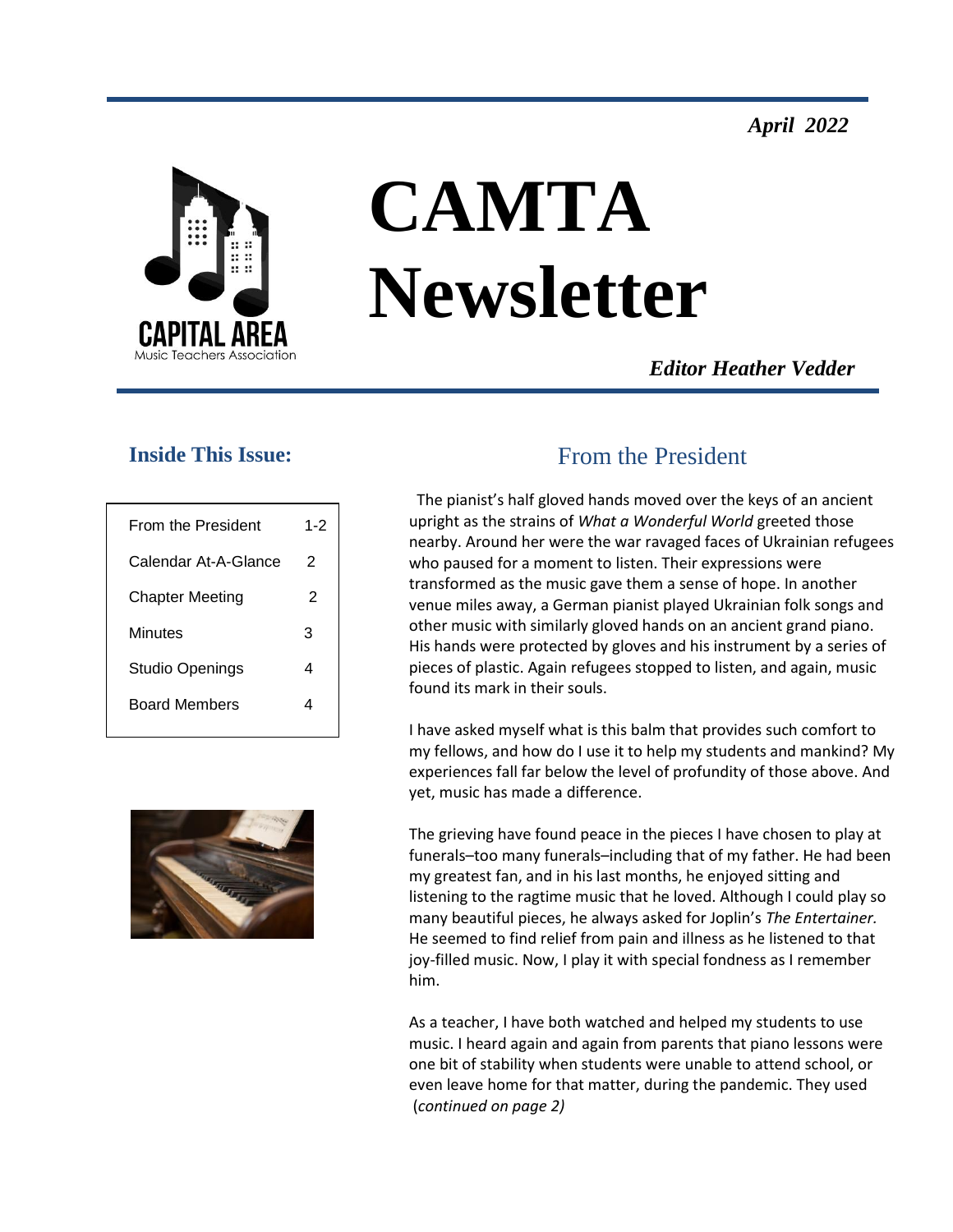## **CAMTA Calendar 2021-2022**

**Tuesday, April 12th: Deadline for Incentive Awards Applications**

**Tuesday, April 12th: Chapter Meeting** 9:30, Faith Lutheran Church, Okemos

**Tuesday, May 10th: Chapter Meeting**, Teacher Recital, 9:30, Faith Lutheran Church, Okemos

#### Incentive Awards

The 2022 Incentive Award applications need to be postmarked or hand delivered to Char Williams by April 12th. The application and guidelines are on the CAMTA website. Copies of programs are not needed. If you have questions, please contact Char Williams or Tara Kollar.

## From the President – continued

music to fill the void left by uncertain times. Most recently, I watched a student develop a sense of pride in his accomplishment as he learned a particularly difficult piece for festival. I observed another gain confidence performing in front of an audience when they had once struggled with unrelenting performance anxiety. Music was the common denominator in their growth as people. I was simply the one privileged to use so great a tool.

As I think of this great tool, I hope that this universal language that all speak can reach across the abyss of hatred that seems all too prevalent in our world; where words fail, music speaks. I saw this as the strains of *Let It Go* were sung by a small Ukrainian girl as she sheltered from the attack on her city in a now viral video. I pray that we can use music to bridge the gap between us and finally let go of all of our differences.

Linda Jones CAMTA President

#### Chapter Meetings

 Our next Chapter Meeting will be on Tuesday, April 12th at 9:30 at Faith Lutheran Church in Okemos. The address of the church is 4515 Dobie Road, Okemos 48864. Please remember to wear your face mask to the meeting.

Our speaker will be Dr. Nocholas Field, Instructor of Musicology at MSU. He will be speaking about "teaching music from a socio-historical perspective." "Nicholas Field received his doctorate in musicology from the University of Michigan in 2013. His dissertation, entitled "Outlandish Authors: Innocenzo Fede and Musical Patronage at the Stuart Court in London and in Exile," examined modes of cultivating national identity through the sponsorship of music at the turn of the eighteenth century. His primary research interests include music and court societies in Western Europe during the early modern period, the history of the historically informed performance movement, and early popular music in America.

 Field has taught undergraduate and graduate courses in musicology and ethnomusicology at various universities including Eastern Michigan University and University of Toledo. He is the founder and director of the Ypsilanti Ancient Music Society and a violinist with the Adrian Symphony Orchestra."

*From the MSU College of Music website*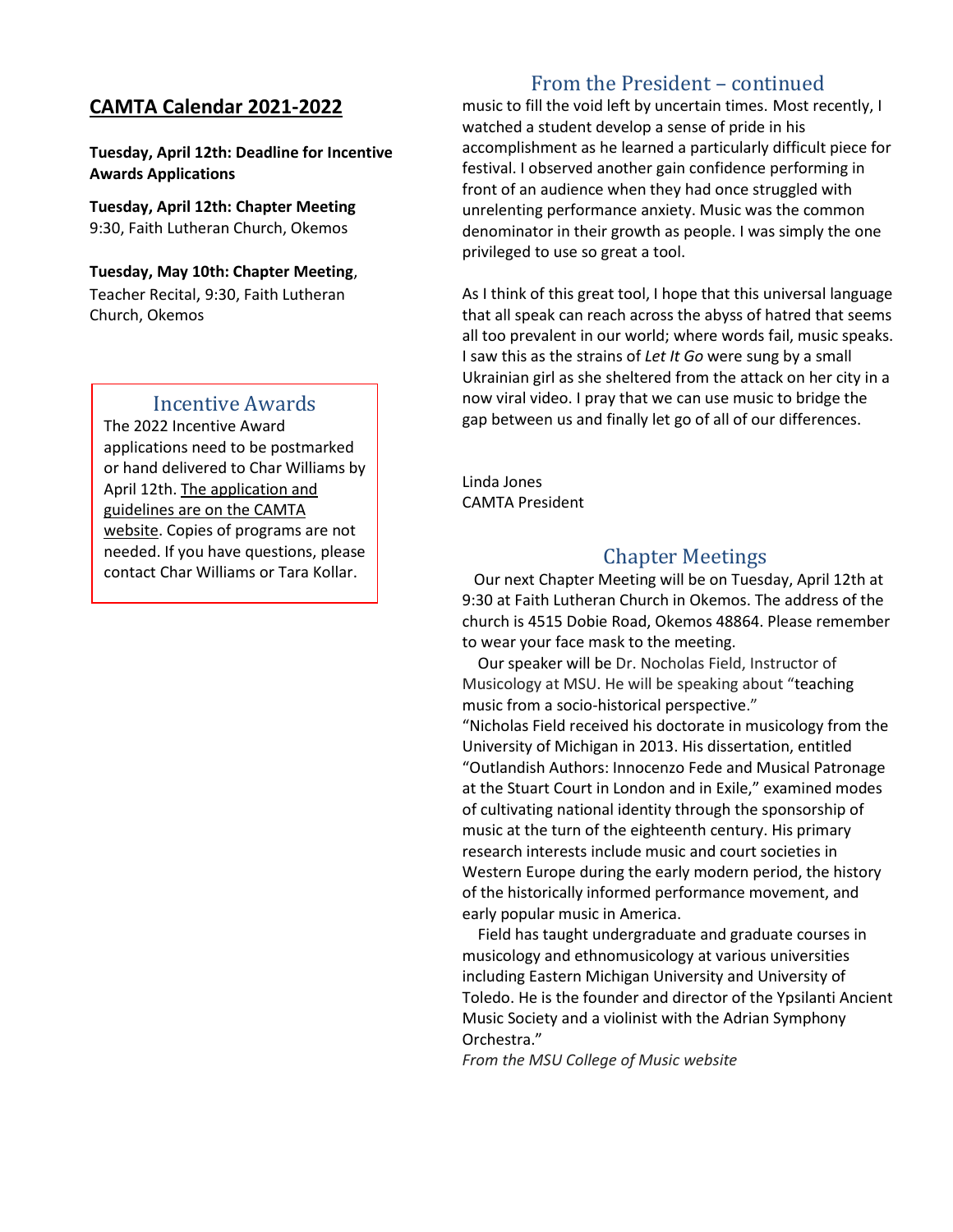#### **CAMTA Meeting March 8, 2022**

In attendance: Brenda McCloud, Kathy Richardson, Penny Draper, Mary Jane Miller, Gerardo Ascheri, Gail Lytle Lira, Miho Segal, Heather Vedder, Melanie Seal, Linda Jones, and Joan Wierzba

President Linda Jones began the meeting at 9:30 and introduced a new guest to the group - Brenda McCloud who just moved from Nevada.

Linda asked if there were any additions or corrections to the Minutes of February meeting. There were none.

She gave the Treasurer's Report she received from Amber Redoutey: Checking Account Balance: \$2763.90 and Savings balance: \$5426.90. The balances do not have the check that will be written for the Keel Competition nor the upcoming SAT expenses.

Incentive Award Deadline is Tuesday April 12. Send your student's application to Tara Kollar.

SAT rule changes were reiterated: Sight-reading 2 minute preparation, students can play, count or sing aloud if they choose.

Performance: Students can decide to play with music two of their three pieces; one has to be memorized. If student wants to go to finals, all have to be memorized. Students must have two original copies, one for the judge and one for themselves if playing with notes.

Covid guidelines have been changed; no proof of vaccine or Covid test is required. Wearing a mask will be required at the different testing rooms, but the student can choose not to wear a mask during their performance when they play their pieces in the Performance Room. Hand Sanitizer will be required.

Ask parents to be patient if things don't run on time. CAMTA teachers are doing their best.

Honor's Recital Is Friday, March 18 at 7:00pm at Ascension Lutheran Church. The Keel Competition Winners will also be performing with them.

Mary Jane Miller gave to the group a survey asking if there is a desire to have an Adult Student Festival.

Gerardo Ascheri asked for help when the State finals will be given on May 7at MSU. Michelle Mitchum is not able to run it this year.

Patrick Johnson, a Professor of Music at MSU School of Music, gave a presentation on "The Ritual of Preluding". This was common practice in the past for practical and artistic reasons.

Respectfully submitted by Joan Wierzba